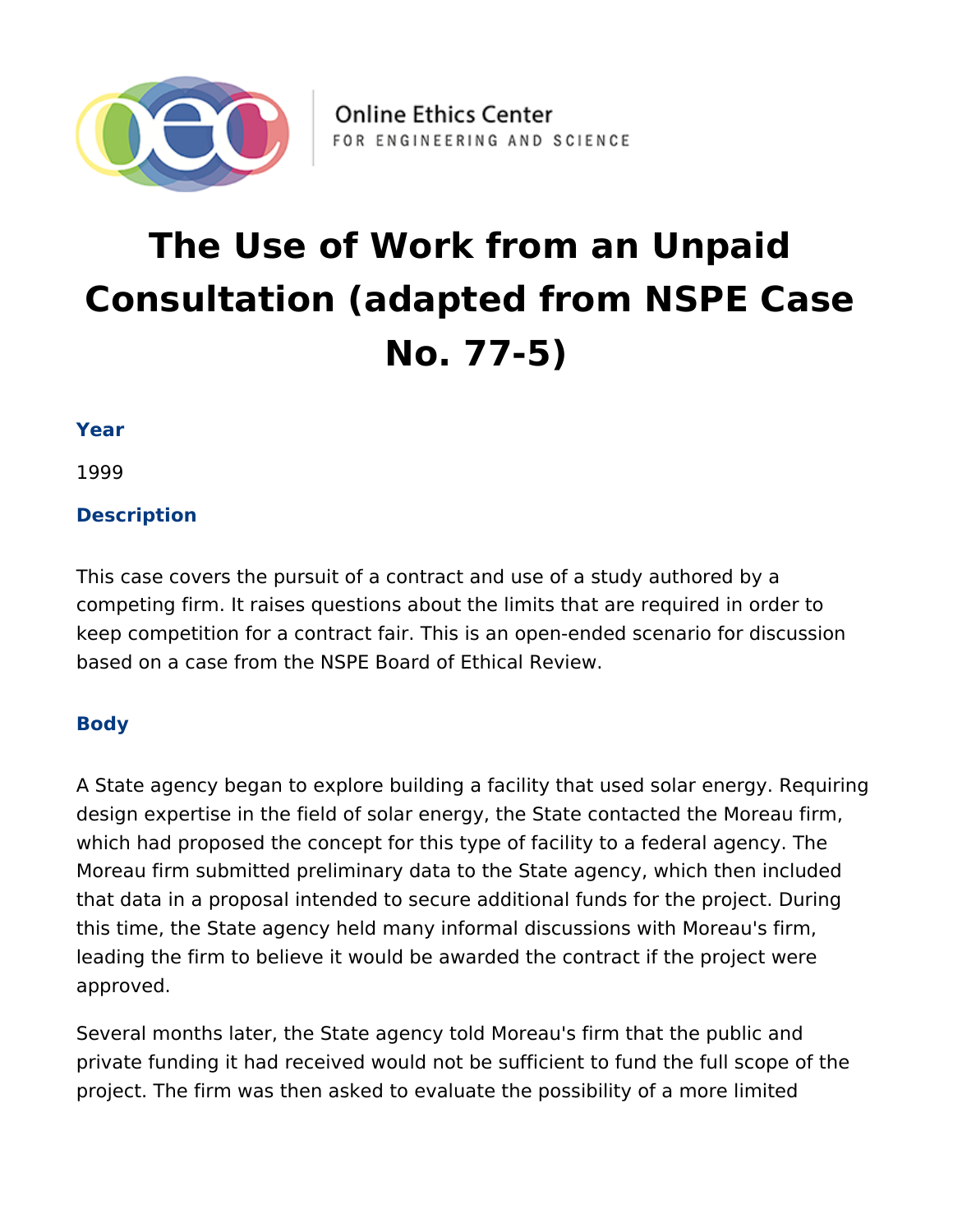facility. Believing that it would be awarded the design contract, t investigated the possibility of a more limited project--at its own  $\epsilon$ thousand dollars--and submitted a revised proposal to the agency.

At this point, what is the State agency's obligation to the Moreau the Moreau firm have a right to expect from the State agency?

Subsequently, the chief State engineer informed the Moreau firm over all of the Moreau data to the Barron firm and was conducting negotiations with that firm. The chief said that if these negotiations agency would contact the Moreau firm for negotiations. Having re data, the Barron firm was aware of the Moreau firm's involvement The Barron firm neither contacted the Moreau firm for discussions for its earlier submissions to the State agency.

How should the Moreau firm respond to the State engineer's infor should the Moreau firm do? What obligation does the Barron firm Moreau firm?

[NSPE Code of](https://www.nspe.org/resources/ethics/code-ethics) EAtthic carlier version may have been used in this case.

#### Notes

See the original NSPEUsasef Another's Project Study - NSPE Case

#### Rights

Use of Materials on the OEC

#### Parent Collection

Professional Ethics in Engineering Practice: Discussion Cases Ba Cases

#### Topics

Bidding Process Confidentiality Law and Public Policy Social Responsibility